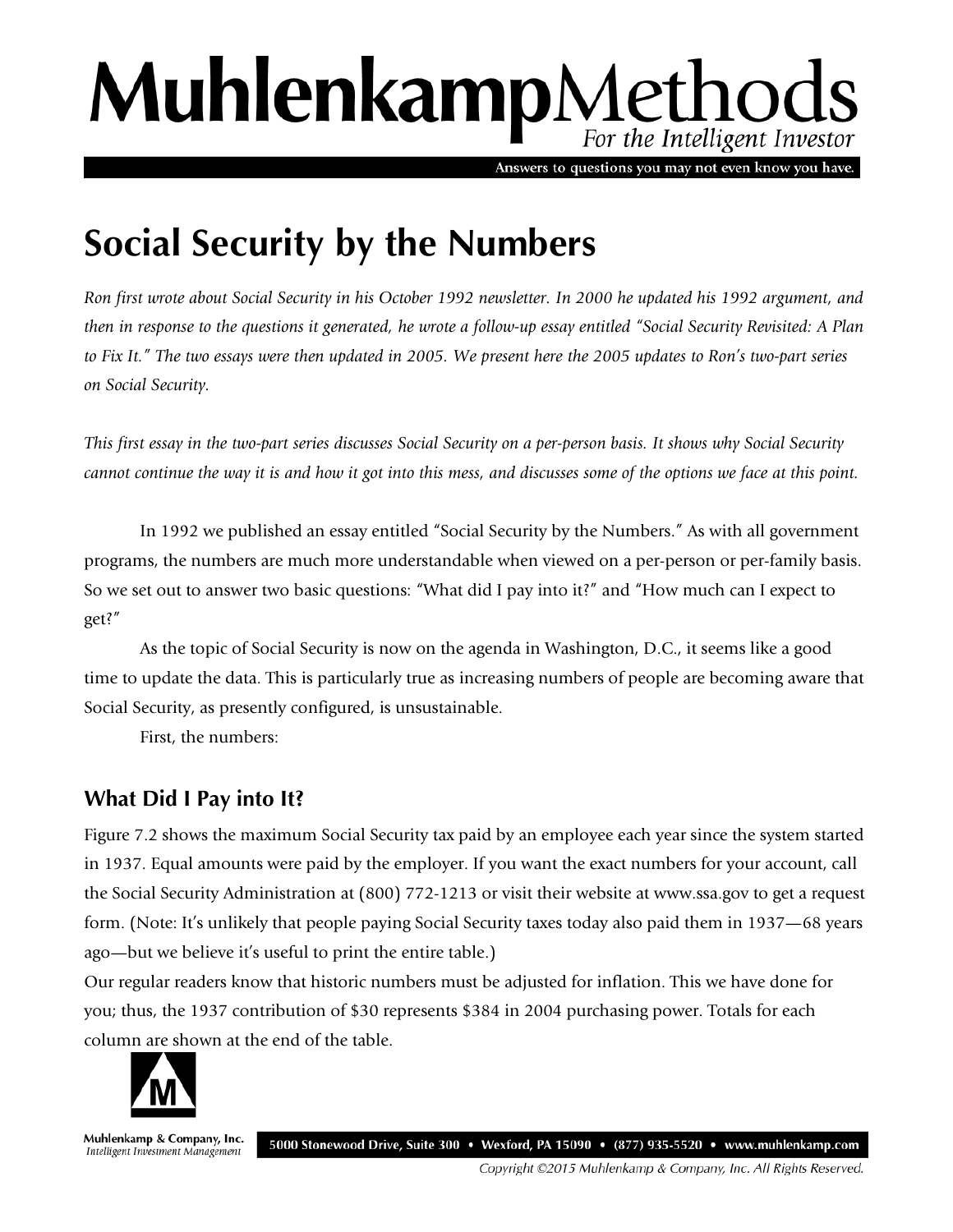### **Figure 7.2 Social Security Taxes**

|      |          |            |                | Inflation-     |
|------|----------|------------|----------------|----------------|
|      | Maximum  | Tax as $%$ |                | Adjusted       |
|      | Covered  | of Covered |                | <b>Dollars</b> |
| Year | Earnings | Earnings   | Tax $($ \$ $)$ | for 2004       |
| 1937 | \$3,000  | 1.00%      | \$30           | \$384          |
| 1938 | \$3,000  | 1.00%      | \$30           | \$379          |
| 1939 | \$3,000  | 1.00%      | \$30           | \$386          |
| 1940 | \$3,000  | 1.00%      | \$30           | \$391          |
| 1941 | \$3,000  | 1.00%      | \$30           | \$388          |
| 1942 | \$3,000  | 1.00%      | \$30           | \$369          |
| 1943 | \$3,000  | 1.00%      | \$30           | \$334          |
| 1944 | \$3,000  | 1.00%      | \$30           | \$314          |
| 1945 | \$3,000  | 1.00%      | \$30           | \$309          |
| 1946 | \$3,000  | 1.00%      | \$30           | \$302          |
| 1947 | \$3,000  | 1.00%      | \$30           | \$278          |
| 1948 | \$3,000  | 1.00%      | \$30           | \$243          |
| 1949 | \$3,000  | 1.00%      | \$30           | \$226          |
| 1950 | \$3,000  | 1.50%      | \$45           | \$342          |
| 1951 | \$3,600  | 1.50%      | \$54           | \$406          |
| 1952 | \$3,600  | 1.50%      | \$54           | \$376          |
| 1953 | \$3,600  | 1.50%      | \$54           | \$369          |
| 1954 | \$3,600  | 2.00%      | \$72           | \$488          |
| 1955 | \$4,200  | 2.00%      | \$84           | \$566          |
| 1956 | \$4,200  | 2.00%      | \$84           | \$568          |
| 1957 | \$4,200  | 2.25%      | \$95           | \$630          |
| 1958 | \$4,200  | 2.25%      | \$95           | \$608          |
| 1959 | \$4,800  | 2.50%      | \$120          | \$752          |
| 1960 | \$4,800  | 3.00%      | \$144          | \$895          |
| 1961 | \$4,800  | 3.00%      | \$144          | \$881          |
| 1962 | \$4,800  | 3.13%      | \$150          | \$909          |
| 1963 | \$4,800  | 3.63%      | \$174          | \$1,043        |
| 1964 | \$4,800  | 3.63%      | \$174          | \$1,030        |
| 1965 | \$4,800  | 3.63%      | \$174          | \$1,017        |
| 1966 | \$6,600  | 3.85%      | \$254          | \$1,459        |
| 1967 | \$6,600  | 3.90%      | \$257          | \$1,437        |
| 1968 | \$7,800  | 3.80%      | \$296          | \$1,609        |
| 1969 | \$7,800  | 4.20%      | \$328          | \$1,707        |
| 1970 | \$7,800  | 4.20%      | \$328          | \$1,619        |
| 1971 | \$7,800  | 4.60%      | \$359          | \$1,674        |
| 1972 | \$9,000  | 4.60%      | \$414          | \$1,852        |



Muhlenkamp & Company, Inc.<br>Intelligent Investment Management

5000 Stonewood Drive, Suite 300 · Wexford, PA 15090 · (877) 935-5520 · www.muhlenkamp.com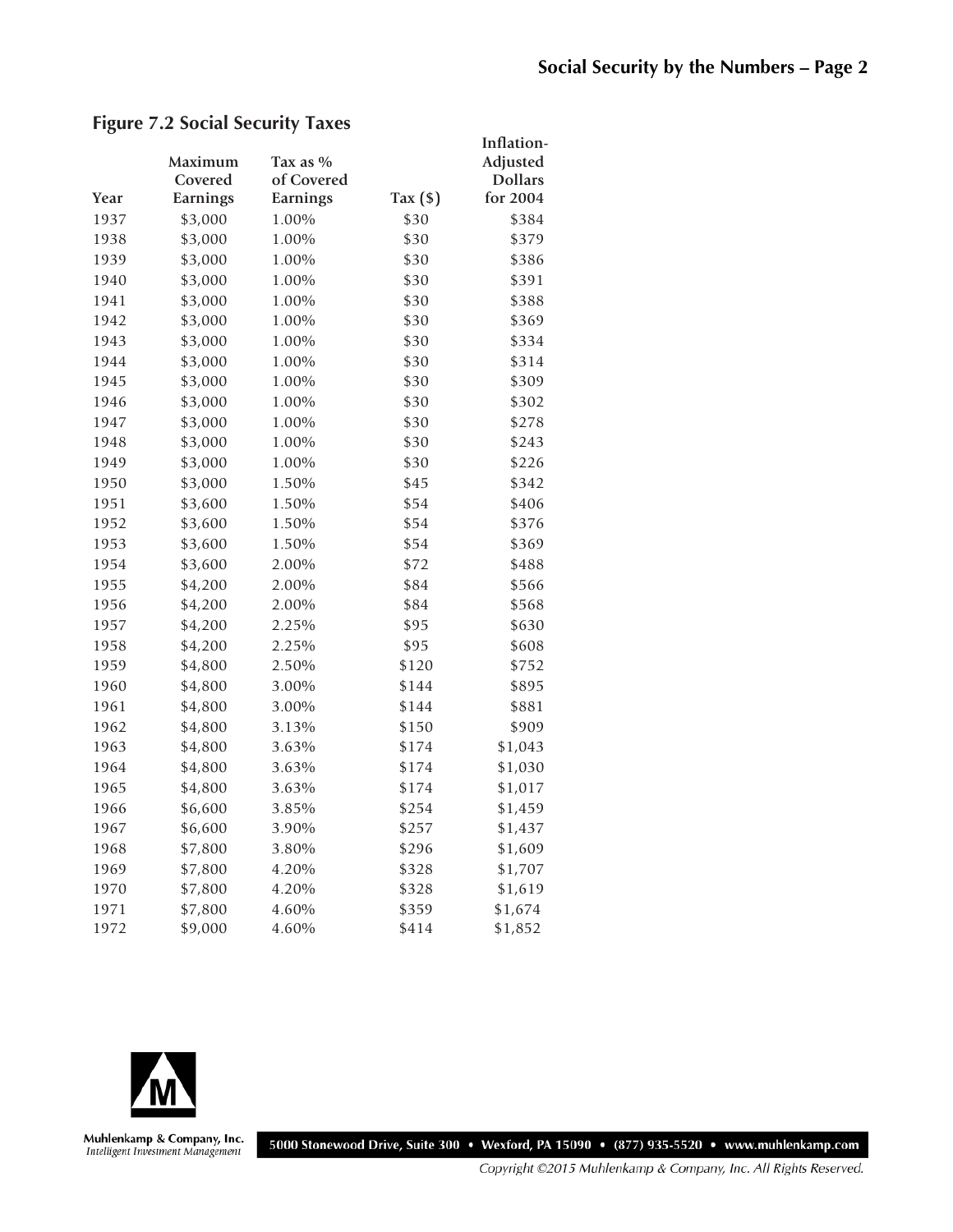|      |          |            |            | Inflation-     |
|------|----------|------------|------------|----------------|
|      | Maximum  | Tax as %   |            | Adjusted       |
|      | Covered  | of Covered |            | <b>Dollars</b> |
| Year | Earnings | Earnings   | Tax $(\$)$ | for 2004       |
| 1973 | \$10,800 | 4.85%      | \$524      | \$2,268        |
| 1974 | \$13,200 | 4.95%      | \$653      | \$2,664        |
| 1975 | \$14,100 | 4.95%      | \$698      | \$2,565        |
| 1976 | \$15,300 | 4.95%      | \$757      | \$2,550        |
| 1977 | \$16,500 | 4.95%      | \$817      | \$2,600        |
| 1978 | \$17,700 | 5.05%      | \$894      | \$2,673        |
| 1979 | \$22,900 | 5.08%      | \$1,163    | \$3,231        |
| 1980 | \$25,900 | 5.08%      | \$1,316    | \$3,284        |
| 1981 | \$29,700 | 5.35%      | \$1,589    | \$3,493        |
| 1982 | \$32,400 | 5.40%      | \$1,750    | \$3,512        |
| 1983 | \$35,700 | 5.40%      | \$1,928    | \$3,618        |
| 1984 | \$37,800 | 5.70%      | \$2,155    | \$3,919        |
| 1985 | \$39,600 | 5.70%      | \$2,257    | \$3,938        |
| 1986 | \$42,000 | 5.70%      | \$2,394    | \$4,032        |
| 1987 | \$43,800 | 5.70%      | \$2,497    | \$4,126        |
| 1988 | \$45,000 | 6.06%      | \$2,727    | \$4,341        |
| 1989 | \$48,000 | 6.06%      | \$2,909    | \$4,447        |
| 1990 | \$51,300 | 6.20%      | \$3,181    | \$4,640        |
| 1991 | \$53,400 | 6.20%      | \$3,331    | \$4,595        |
| 1992 | \$55,500 | 6.20%      | \$3,441    | \$4,577        |
| 1993 | \$57,600 | 6.20%      | \$3,571    | \$4,568        |
| 1994 | \$60,600 | 6.20%      | \$3,757    | \$4,666        |
| 1995 | \$61,200 | 6.20%      | \$3,794    | \$4,579        |
| 1996 | \$62,700 | 6.20%      | \$3,887    | \$4,577        |
| 1997 | \$65,400 | 6.20%      | \$4,055    | \$4,649        |
| 1998 | \$68,400 | 6.20%      | \$4,241    | \$4,781        |
| 1999 | \$72,600 | 6.20%      | \$4,501    | \$4,995        |
| 2000 | \$76,200 | 6.20%      | \$4,724    | \$5,134        |
| 2001 | \$80,400 | 6.20%      | \$4,985    | \$5,274        |
| 2002 | \$84,900 | 6.20%      | \$5,264    | \$5,466        |
| 2003 | \$87,000 | 6.20%      | \$5,394    | \$5,497        |
| 2004 | \$87,900 | 6.20%      | \$5,450    | \$5,540        |
|      |          | Total      | \$94,925   | \$157,248      |
| 2005 | \$90,000 | 6.20%      | \$5,580    |                |
| 2006 | \$94,200 | 6.20%      | \$5,840    |                |
| 2007 | \$97,500 | 6.20%      | \$6,045    |                |

#### **Figure 7.2 Social Security Taxes (continued)**

#### *Source: www.ssa.gov*



Muhlenkamp & Company, Inc.<br>Intelligent Investment Management

5000 Stonewood Drive, Suite 300 · Wexford, PA 15090 · (877) 935-5520 · www.muhlenkamp.com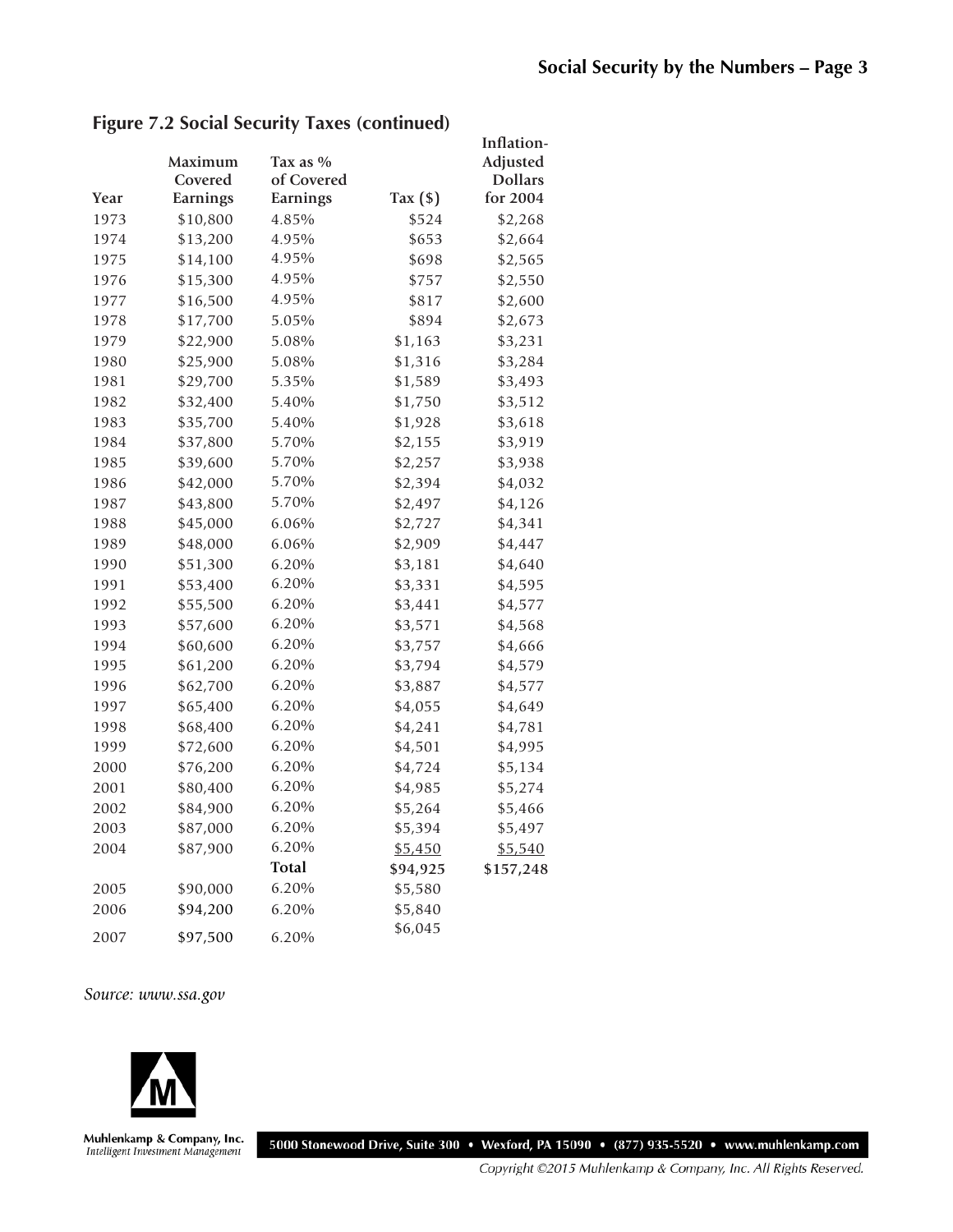### **How Much Can I Expect to Get?**

The Social Security Web site (www.ssa.gov) states that a single person retiring in 2004 at age 66, who had always paid in the maximum, would receive \$21,924 per year. A married couple with a nonworking spouse ("Family") would receive \$32,880 (see Figure 7.3). Those who paid less than the maximum would receive less. For current numbers, call (800)772-1213.

#### **Figure 7.3 Benefit Analysis**

|            | Maximum SSA Benefits 2004\$ | Years to use |                      |
|------------|-----------------------------|--------------|----------------------|
|            | <b>Monthly Annual</b>       |              | <b>Contributions</b> |
| Individual | \$1.827                     | \$21.924     | 14.3                 |
| Family     | \$2.740                     | \$32,880     | 9.6                  |

#### **Maximum SS Taxes Contributed (assume contributing maximum since 1937):**

|            | Tax \$                    | $2004$ \$          |
|------------|---------------------------|--------------------|
| Individual |                           | \$94,925 \$157,248 |
| Employer   |                           | \$94,925 \$157,248 |
|            | Total \$189,850 \$314,496 |                    |

Assumes normal retirement age 66, individual and family receives full benefit and individual paid in maximum amount. Source: Information derived from www.ssa.gov

It's interesting to note that the average Social Security wage earner earned \$34,731 in 2003; he and his employer would have paid 2 x 6.20% or \$4,307 in 2003 to Social Security. Figure 7.3 also demonstrates that dividing the maximum annual benefit into the inflation-adjusted total contribution from employee and employer of \$314,496, an individual retiring today can expect to get all of his/her money back in 14.3 years, a married couple in 9.6 years. But the life expectancy of a male age 66 is 16 years, a female is 20 years, and these benefits are promised for life.



Muhlenkamp & Company, Inc. Intelligent Investment Management

5000 Stonewood Drive, Suite 300 • Wexford, PA 15090 • (877) 935-5520 • www.muhlenkamp.com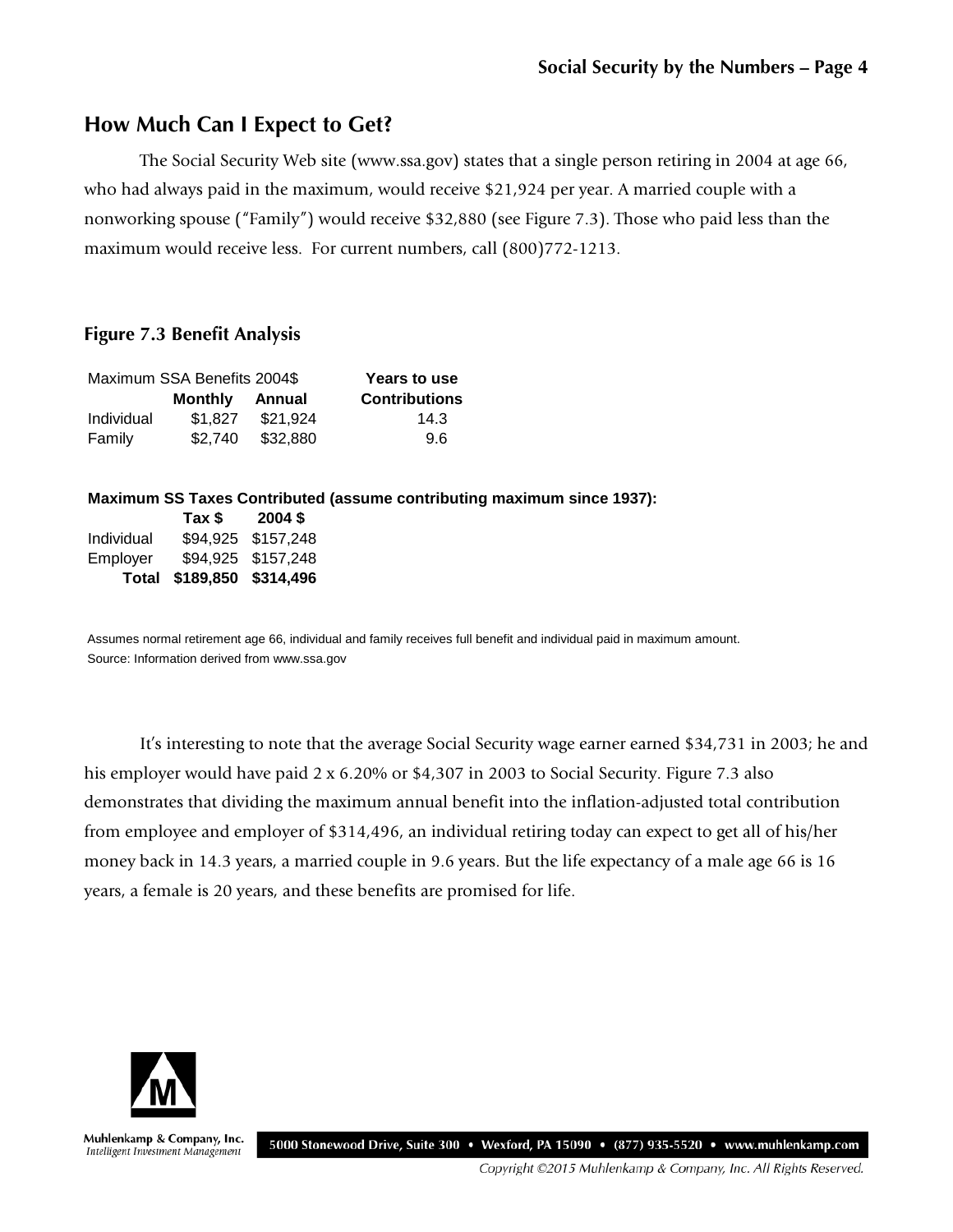The Social Security problem is a result of two inherently incompatible viewpoints:

First, Social Security was established as, and is viewed as, social insurance—a way of providing for those in need. It is a Depression-era program designed to keep older people out of the poorhouse. Any discussion of benefits soon becomes a discussion of those who need the money for subsistence living.<sup>1</sup>

Second, Social Security has come to be viewed as a pension plan whereby "I'm entitled" to benefits because "I paid in all those years."2 This was not the original purpose of the program. In fact, FICA, which is the heading for your Social Security "contribution" on your W-2 form, stands for "Federal *Insurance* Contributions Act."

When we ask people to describe the primary purpose of Social Security, those over 50 tend to focus on social insurance and those under 40 tend to focus on the pension plan, but nearly all believe that both aspects are important.

But insurance plans and pension plans are very different concepts using very different assumptions. A pension plan involves setting money aside over a period of years, investing it to grow its value in real terms (i.e., vs. inflation and eventual taxes) so that assets available in retirement are a direct result of the assets set aside and the returns earned on those assets in the interim. The person receiving the pension can spend more than he put in (in real purchasing power), only if the invested returns exceed the interim inflation and the taxes paid upon withdrawal.

An insurance plan is entirely different. In an insurance plan, such as fire and casualty insurance, those who suffer the loss receive more than they paid in because those who don't meet the criteria (i.e., suffer the loss) receive nothing. I do not want to collect on my fire insurance, nor do I feel "entitled" to collect, unless I have a fire. Similarly, I do not want to "need" Social Security benefits, but they've been promised to me whether I need them or not.

<sup>1</sup> I've been told by a man who was in his late 20s at the time that the reason Congress made all the wage earners eligible was that they feared that benefits based on need would be considered welfare and they wanted to avoid the stigma of welfare. (This implies that there is no stigma to welfare if everyone is on it.) The fact that benefits have been promised to everybody who paid in may help explain why some have come to view Social Security as a pension plan.

2 In Fleming v. Nestor (1960) the Supreme Court ruled that Americans have no property right to the money we've paid in Social Security taxes.



Muhlenkamp & Company, Inc. Intelligent Investment Management

5000 Stonewood Drive, Suite 300 · Wexford, PA 15090 · (877) 935-5520 · www.muhlenkamp.com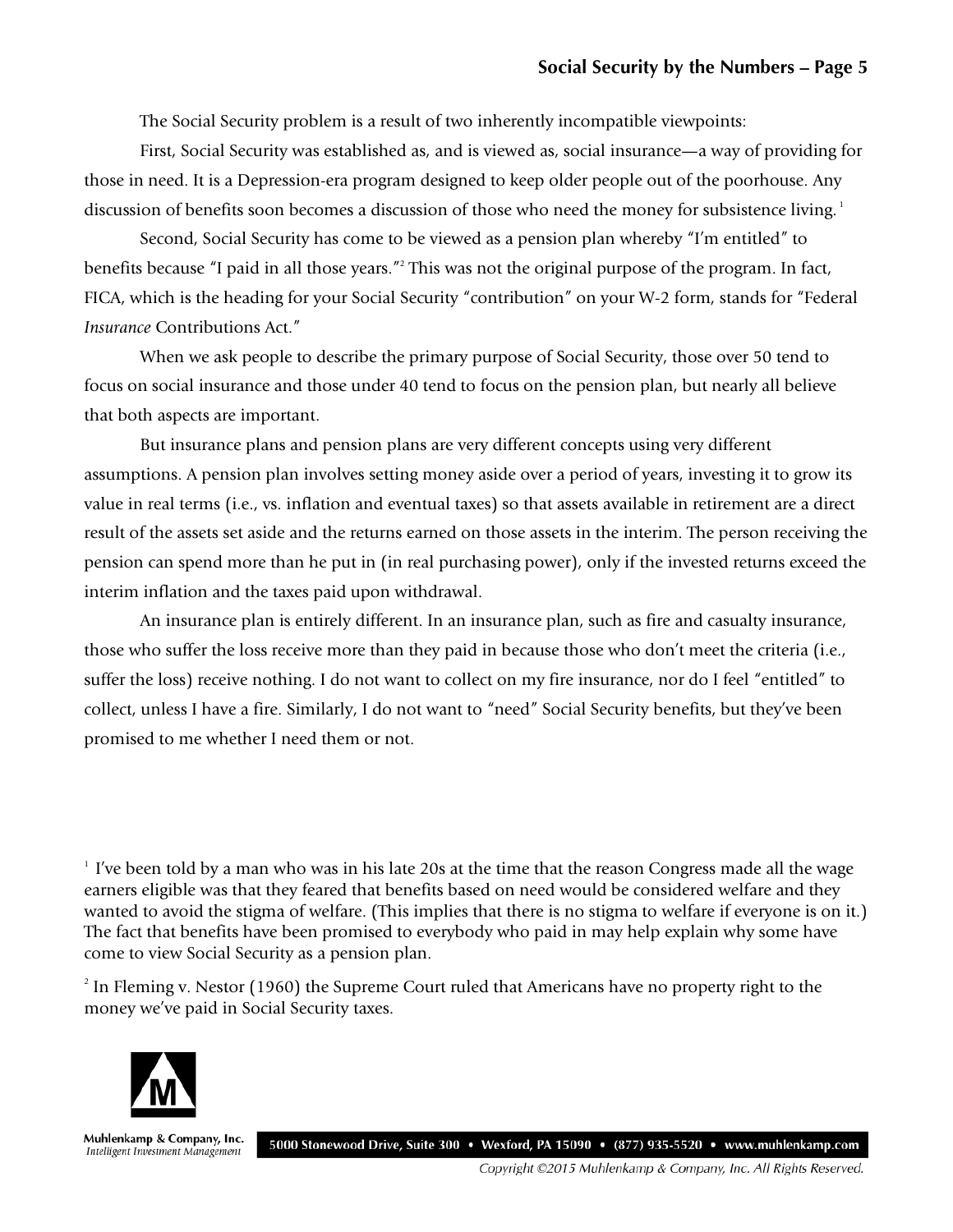In 1935, when the Social Security Act was passed, life expectancy was 63 years. Congress set the age at which benefits began at 65 in the full expectation that more than half the people would receive no benefits (because they would die before age 65). This is how an insurance plan works: a minority receives more than they paid in because a majority receives less than they paid in.

Back in the 1930s, there were 40 workers for each retiree, so it was easy to give a retiree a useful benefit because it was spread among 40 workers. Referring back to Figure 7.2, we see the rate of 1% on the first \$3,000 in annual pay is equal to \$30 per year or \$384 per year in current dollars, matched by the employer. Sounds like a valid insurance plan, doesn't it? And it was, as long as the assumption held. But as life expectancies improved, the number of workers per retiree fell to 5:1 in the 1960s and 3:1 in the 1990s. That's why the contribution per worker increased by four times from 1937 to 1968 and has tripled since. In 30 years, the expected ratio of two workers per retiree will require a 50% increase from today's workers' contributions if current promises are to be kept.

But it's only a promise.

Social Security has never been run as either a pension plan or as an insurance plan. It has always been "pay as you go," a transfer of money from workers to retirees. One man explained to me that it's both a pension plan and an insurance plan, ". . . except for the fact that there are no assets, only IOUs in the trust. The IOUs in the trust will have to be paid with increased tax revenue or new taxes."

Exactly! Social Security has no assets. The benefits promised are simply a political promise—a political promise to raise taxes on our children and our grandchildren. But that assumes that our children will continue to work and continue to hire others, regardless of the tax rate.

But *we* didn't.

In the 1970s, when the top tax rate in the United States was 70%, we had 10% unemployment and a stagnant economy because it didn't pay the most productive members of our economy to hire other people. So they put their money into unproductive schemes designed to minimize taxes (tax shelters) and took time off to play golf. Over the past 20 years, I've asked thousands of people, "How many would continue to work at a 50% tax rate?" In the 1980s, 2%–5% raised their hands. Lately I'm getting no one. If we aren't willing to work at a 50% tax rate, why do we assume our children will be willing to work at a 50% tax rate?

The real choice today is not how to save Social Security in its present form. It can't be done without driving us to the stagnation of the 1970s.



Muhlenkamp & Company, Inc. 5000 Stonewood Drive, Suite 300 • Wexford, PA 15090 • (877) 935-5520 • www.muhlenkamp.com Intelligent Investment Management